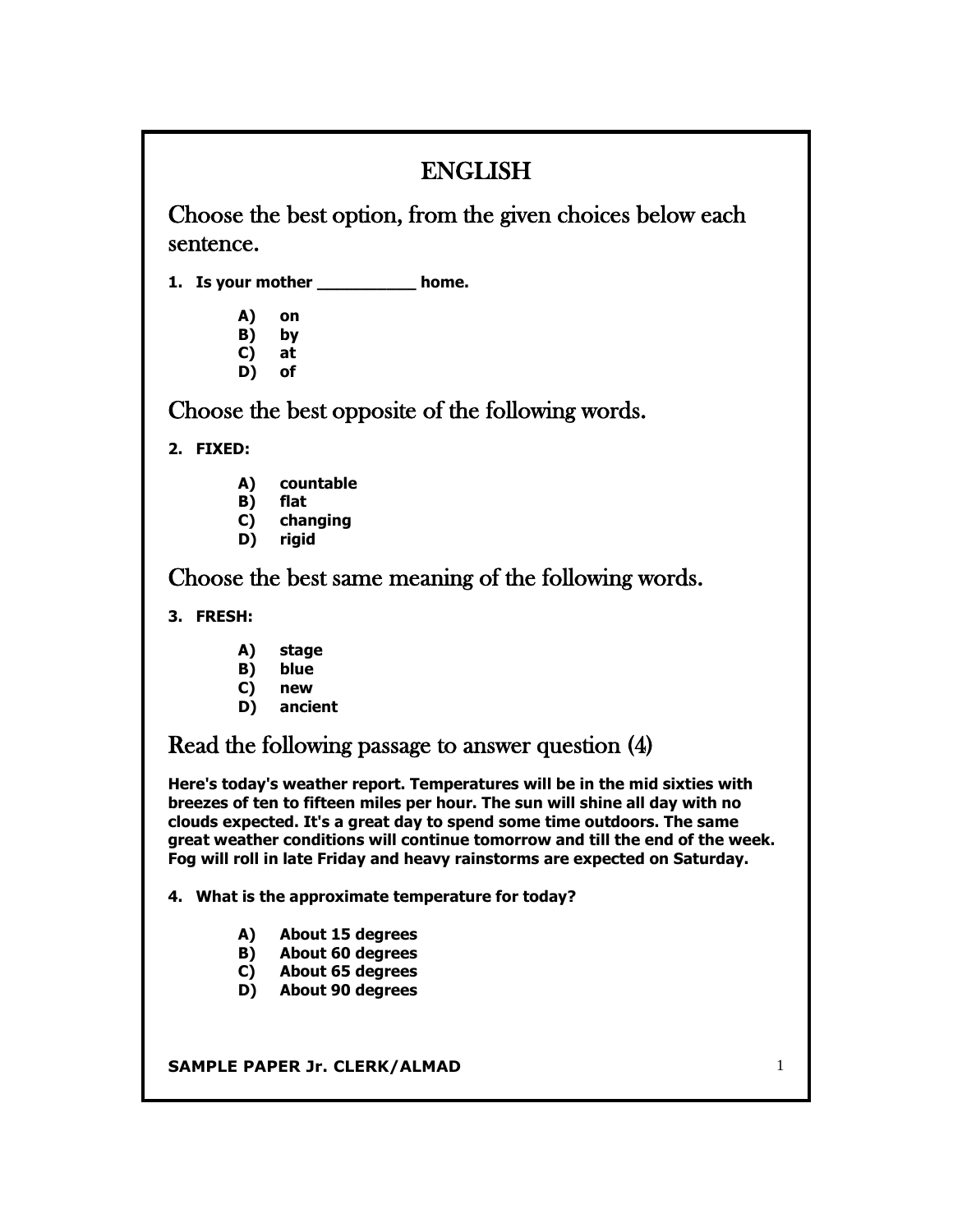|                                                                                                                                                                             | <b>MATH</b>                                |  |
|-----------------------------------------------------------------------------------------------------------------------------------------------------------------------------|--------------------------------------------|--|
| 5. Find the total number of days from January to April when it is not a leap<br>year?                                                                                       |                                            |  |
| A)<br>B)<br>C)<br>D)                                                                                                                                                        | 120<br>121<br>125<br>130                   |  |
| 6. The ratio between the ages of Ahmad and Ali at present is 2 : 3. after three<br>years, the ratio of their ages will be 3 : 4. find the present age of Ahmad in<br>years. |                                            |  |
| A)<br>B)<br>C)<br>D)                                                                                                                                                        | $\mathbf{3}$<br>$6\phantom{1}6$<br>9<br>15 |  |
| 7. If $x = 4$ , then $3x^2 =$ _________.                                                                                                                                    |                                            |  |
| A)<br>B)<br>C)<br>D)                                                                                                                                                        | 28<br>38<br>48<br>58                       |  |
|                                                                                                                                                                             |                                            |  |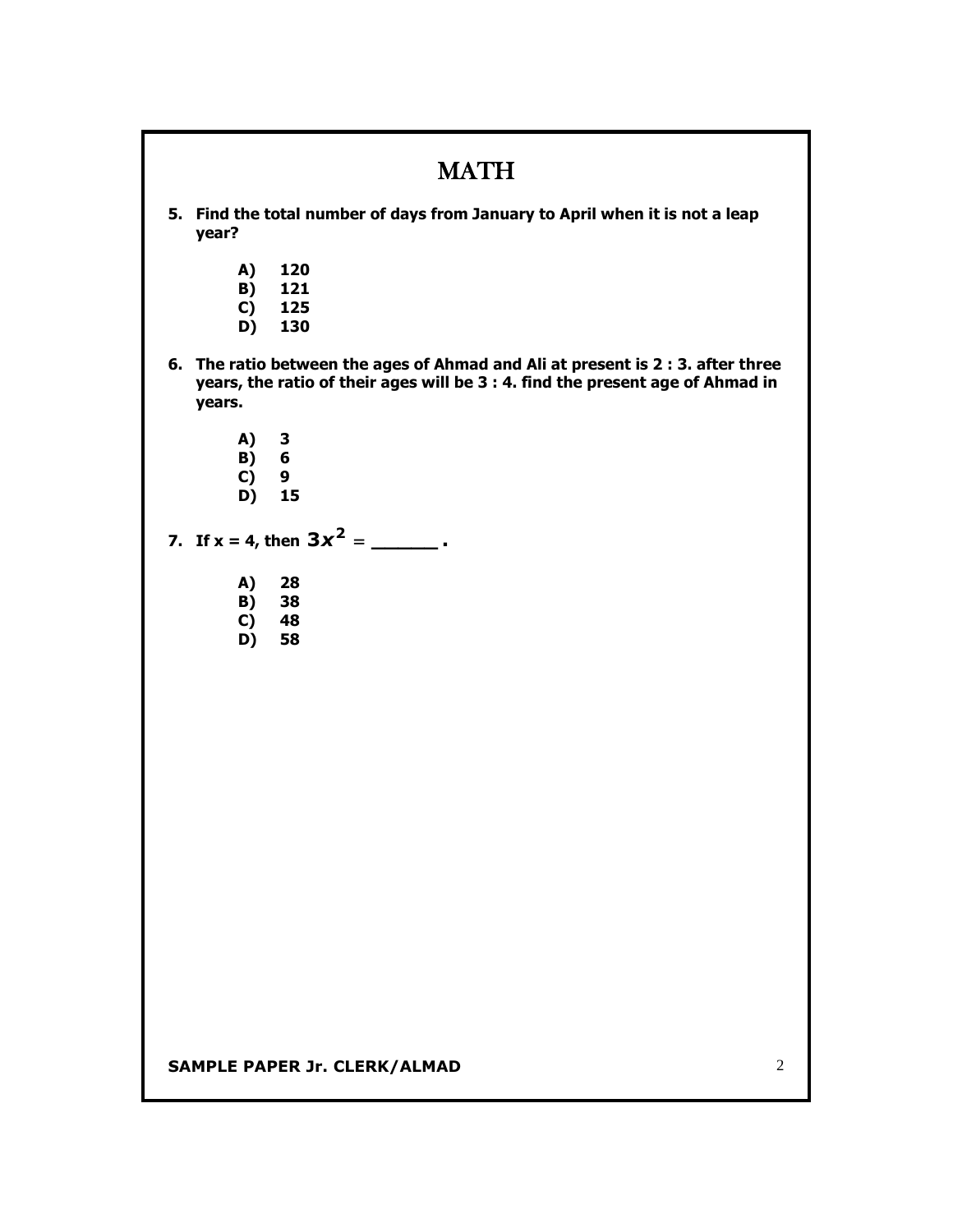## IQ

**8. A and B are parents of C, but C is not the daughter of A. then what is C to A?**

- **A) Brother**
- **B) Son**
- **C) Grandson**
- **D) Nephew**

**9. 10K, 8I, 11L, 9J, ?**

- **A) 7N**
- **B) 12M**
- **C) 10O**
- **D) 14P**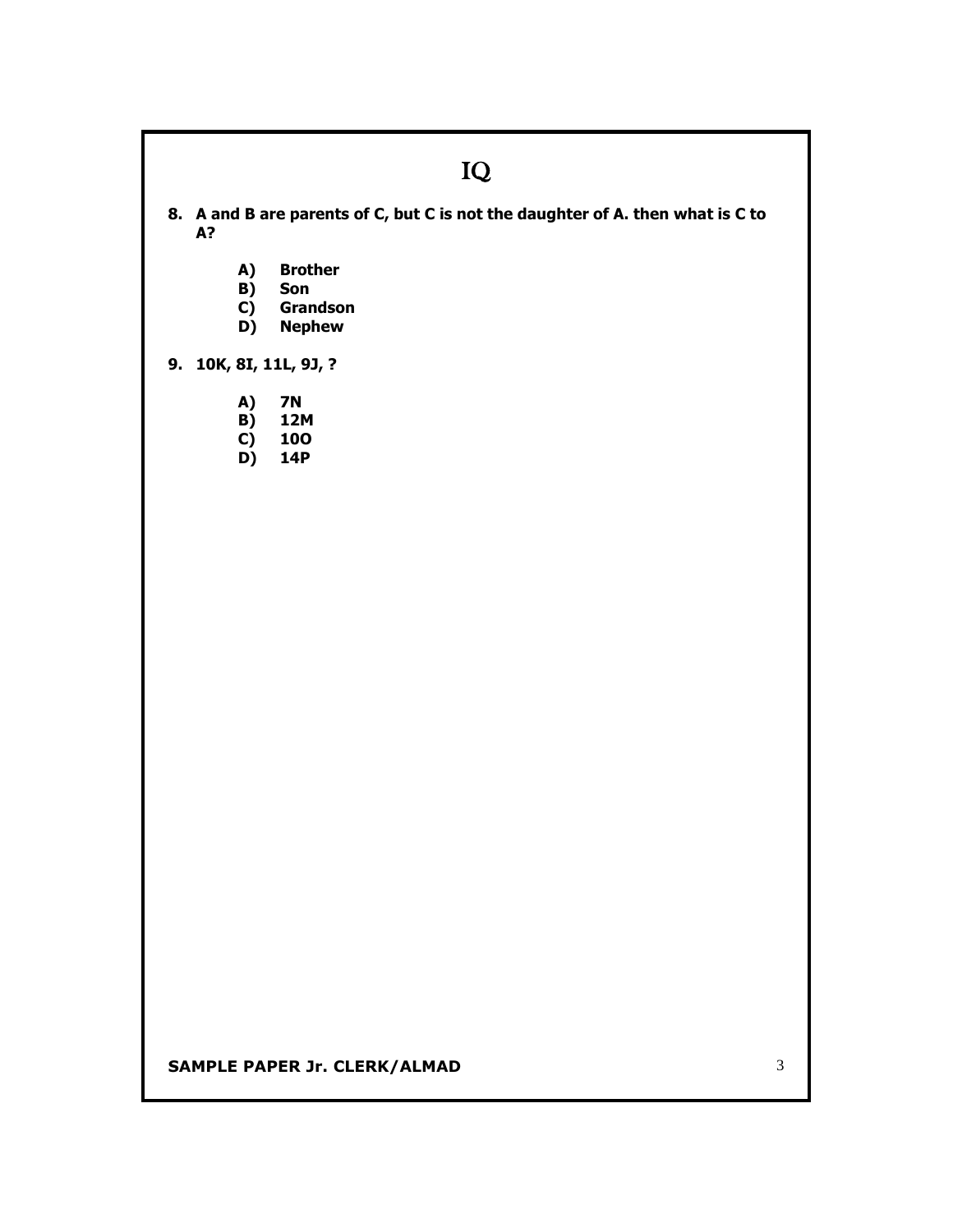## GK/CA

**10. Nobel Prize is awarded for:**

- **A) Physiology or Medicine**
- **B) Physics and Chemistry**
- **C) Literature, Peace and Economics**
- **D) all of the above**

#### **11. Which prime minister has been removed recently from office by no confidence motion?**

- **A) Nawaz Sharif**
- **B) Shahbaz Sharif**
- **C) Imran Khan**
- **D) Asif Ali Zardari**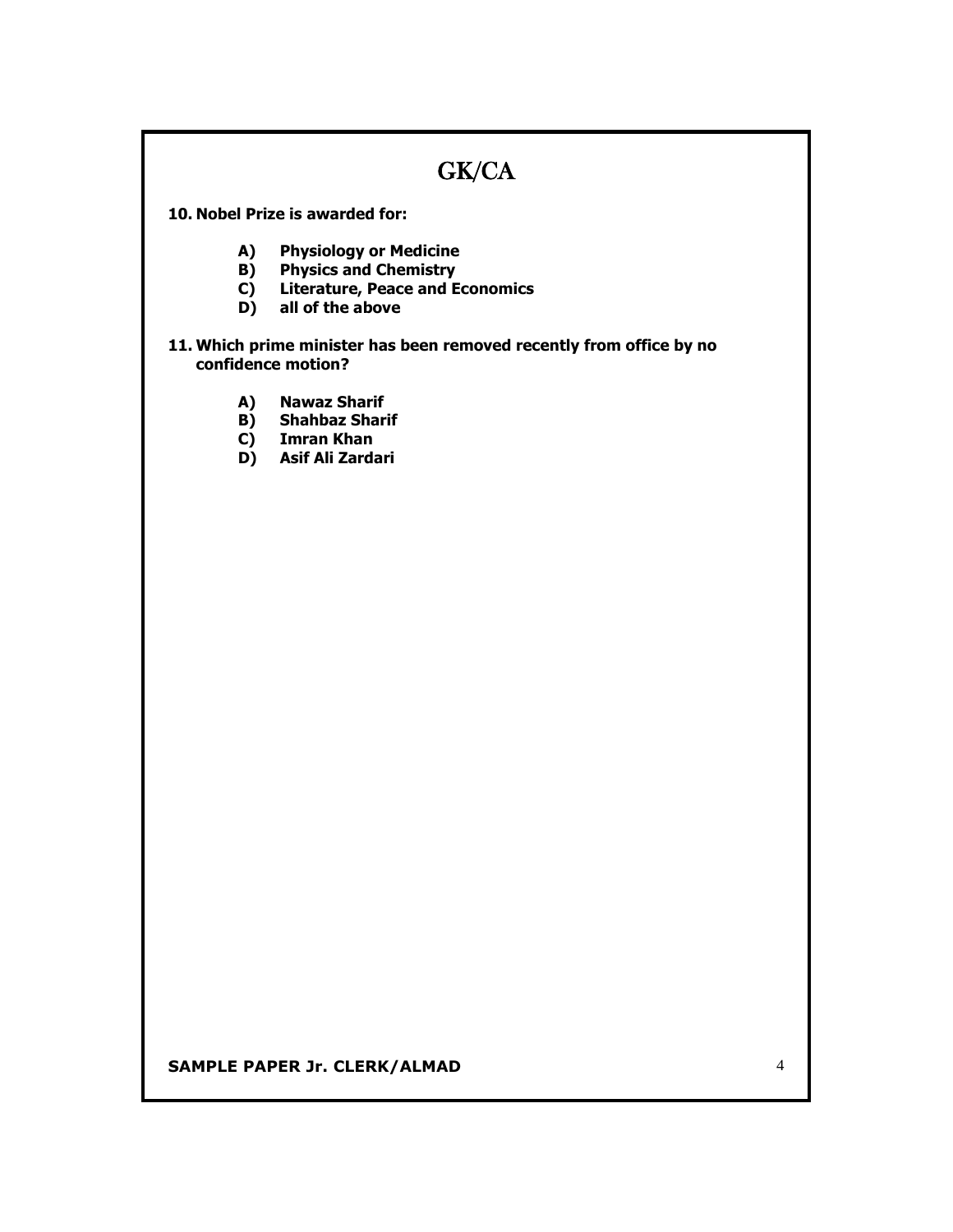### SUBJECT

- **12. Copy command in a spreadsheet:**
	- **A) Never copies formulae**
	- **B) Copies formulae treating them like labels**
	- **C) Copies only those formula with addresses of one type**
	- **D) Copies formula giving a special treatment in order to handle different types of addresses**
- **13. Touch pads are particularly popular with microcomputer users who cannot:**
	- **A) Read**
	- **B) Type**
	- **C) See**
	- **D) Hear**